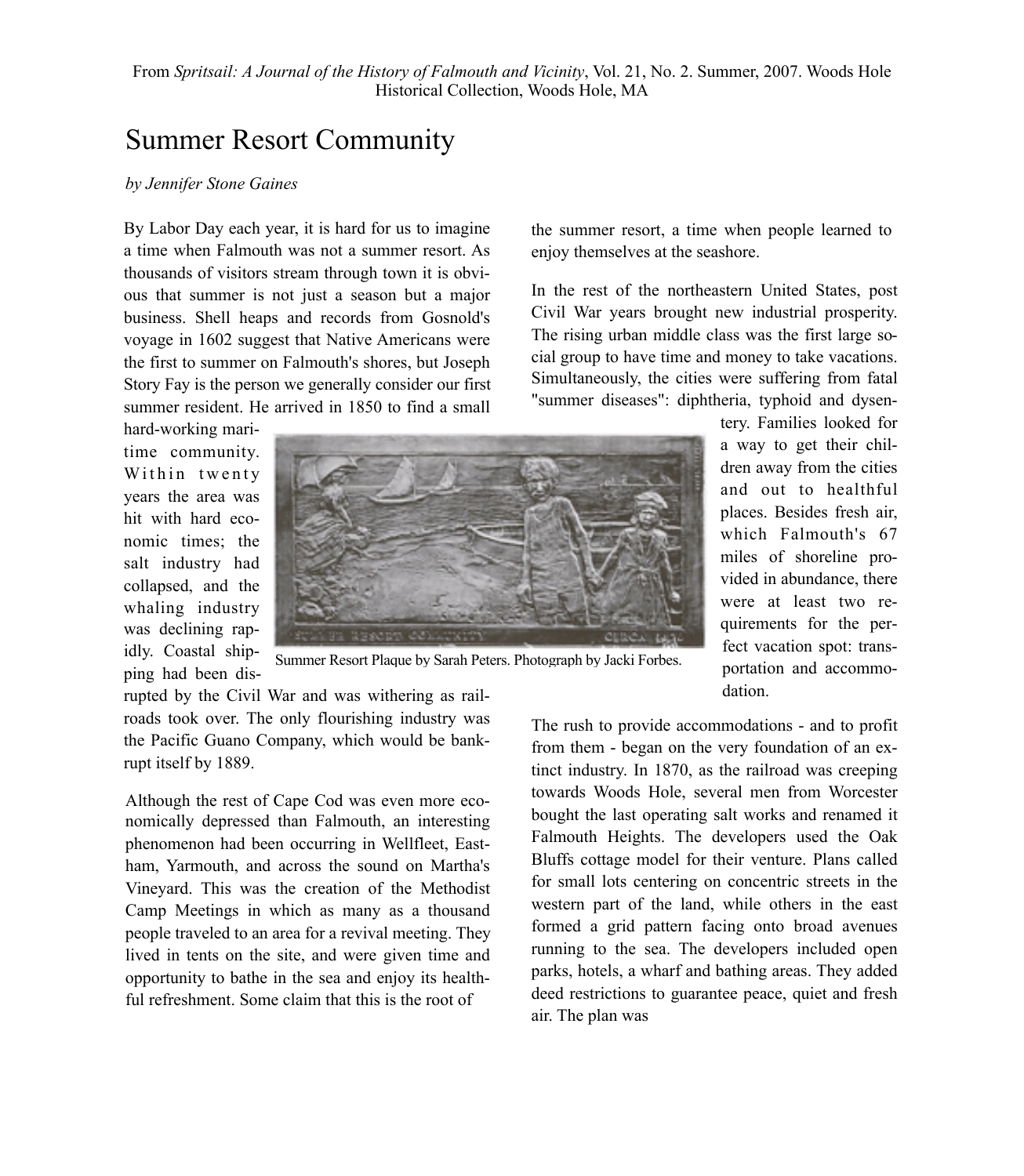to "attract a family of moderate means" and "assure a maximum of attractiveness." The hotel, wharf and community center were finished first, along with a few charming model cottages trimmed with gingerbread. Hotel guests came to enjoy the delights of the seaside. Before year's end guests had purchased 89 of the lots for \$200 each. Six additional lots sold for Si00 each. This extensive project was greeted favorably by the town.

Other resort hotels were soon built along Falmouth's coast. They were key accommodations for attracting visitors, many of whom later built their own homes here. The new hotels offered a self-contained holiday. People were picked up at the train station by the hotel's wagon, and remained at the hotel for the duration of their vacation. In the early days, visitors spent most of their time sitting on the verandas in the shade, breathing the healthful fresh air. Many of the big hotels had their own "casinos" which were mainly social centers for residents who could buy ice cream, have children's parties or, later, watch silent movies. Guests promenaded on the hotel's veranda and boardwalk, danced in the evening, and participated in theatricals. Local "captains" provided sailing trips onto the sound or the bay on their catboats.

Many areas were developed with a blending of hotel, wharf, open parks and small house lots. Menauhant was one such, with the hotel built in 1874 on the end of the peninsula facing Nantucket Sound. Menauhant developed slowly, and still retains its charm from the past.

All the so-called "Pond Colonies," which included the tips of the peninsulas of Maravista, Acapesket, Davisville and Menauhant, developed more slowly than Falmouth Heights. Far enough from the railroad station, they stayed rural longer. Waquoit saw the building of tasteful summer houses built by



Falmouth Heights (laid out in 1871) as shown in the Barnstable County Map book of 1908. Deacons Pond had not yet been opened to Vineyard Sound to create Falmouth Inner Harbor. Courtesy WHHC.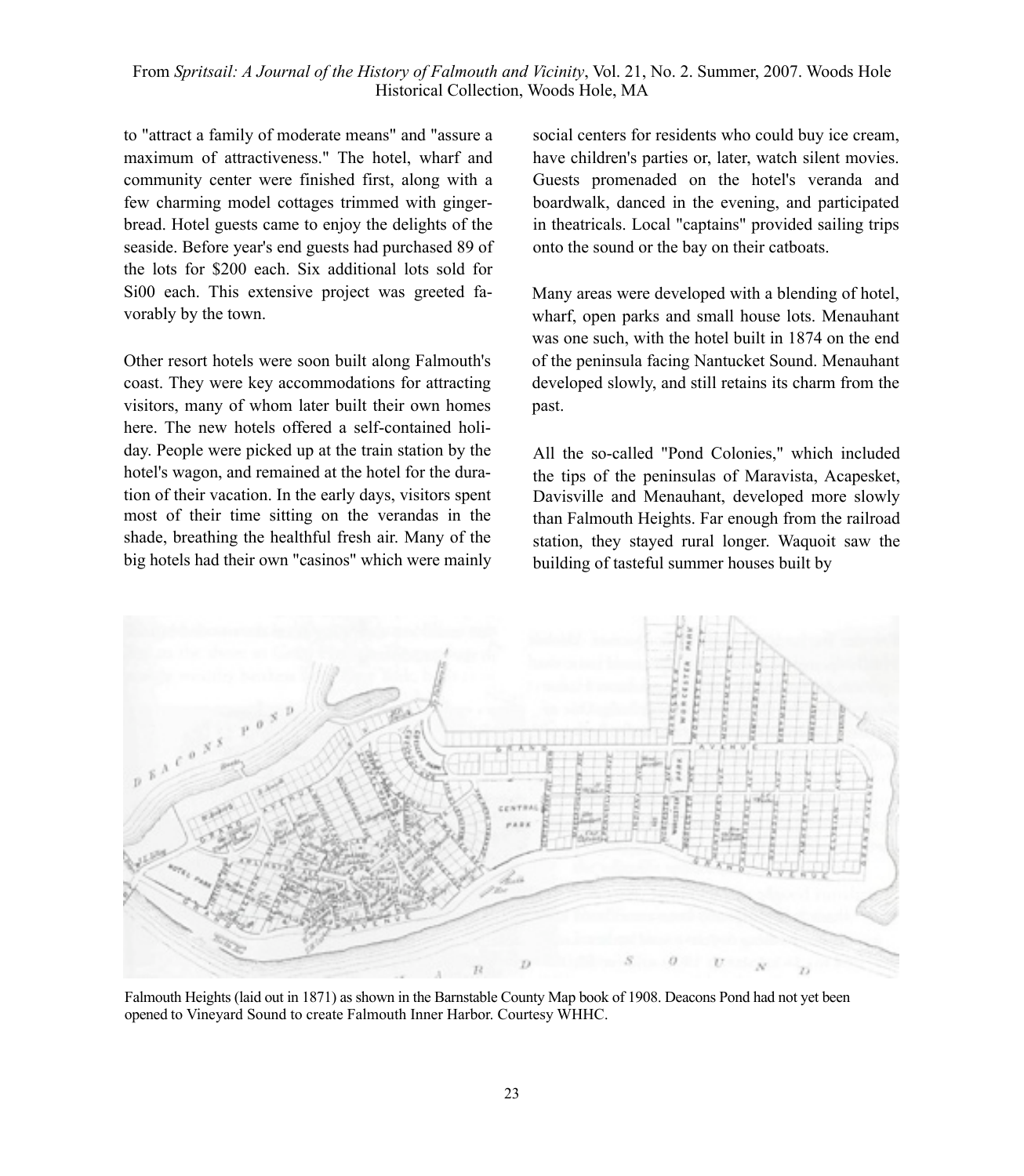

Old Colony Railroad advertisement poster distributed in the Boston area in 1877 encouraging people to plan vacations in Falmouth and on Martha's Vineyard by taking the train. Courtesy WHHC.

academics in the late 1890s. There the Waquoit Yacht Club, founded in 1926, provides a major social venue to this day, as do other Falmouth yacht clubs.

On the Buzzards Bay side, The Quissett Harbor House opened in about 1874 and lasted more than one hundred years. In 1898 Sippewissett House (later named the Cape Codder) was built. One of the areas largest hotels, it was famous for its swimming pool and bowling alley. The hotel's developer also divided the land on the neighboring hillsides into half acre house lots, though only the lots on Sippewissett Road and Gunning Point were built on at that time.

Speculators bought up other large tracts of shore front which had previously been considered unimportant for farming or year-round homes. Land that sold for \$5 an acre in 1870 sold for \$2,000 twenty years later. In 1890, the historian Deyo said that "the prominence of [Falmouth] as a summer

resort is steadily increasing and rapidly becoming the chief characteristic of the town."

Further north, fields on the shore of Wild Harbor were bought in 1889 by a Boston family who quietly built seven large shingle style cottages and sold them to relatives and friends. In 1890 the cow pastures at Megansett were bought by developers from Watertown. By 1901 the Megansett wharf, casino and boarding house were built and a tea room was added in 1912.

In 1898 an ox pasture at the shore to the south was bought by a Brockton group who renamed  $i_t$ Silver Beach. A year later in the flashiest sales pitch of the Falmouth resorts, they advertised their lots in Brockton, luring potential buyers down by train to a free clam bake featuring oysters, clams and quahogs, "all from our own premises." More than 350 people came down for the event. They found the Silver Beach Hotel surrounded by 500 small lots extending from the wooded hillside to the beachfront.



Steamer arriving at the pier of the Menauhant Hotel at the turn of the century. Courtesy Falmouth Historical Society.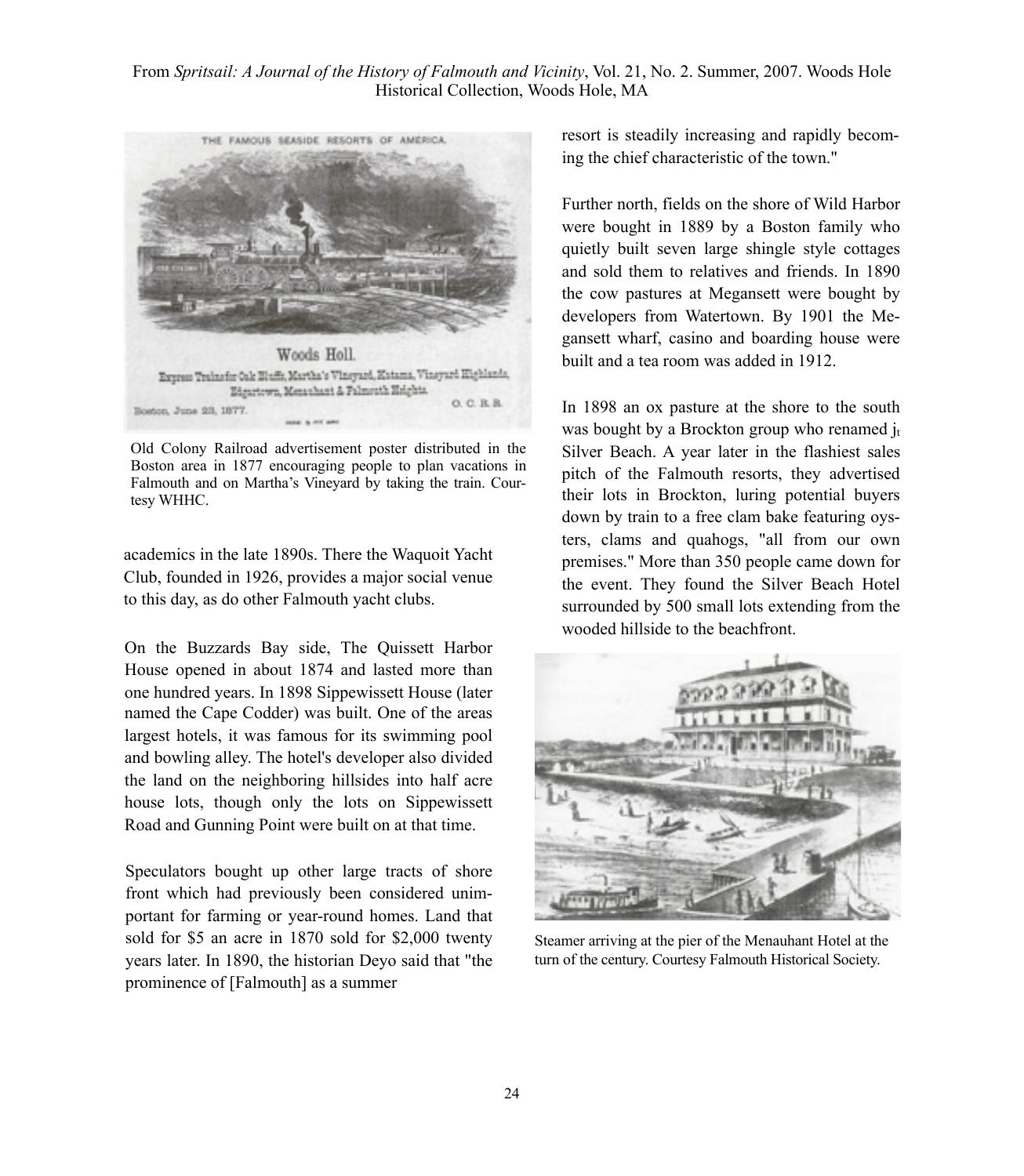Even as the big hotels were built, other entrepreneurs were buying land and planning exclusive enclaves for the well-to-do. In 1872 an island at the mouth of West Falmouth Harbor, which had previously been used as a place to fatten hogs for slaughter, was bought by a Boston developer. His first plan was to build a summer community much like Falmouth Heights, but the plan was delayed by weak economic conditions. In 1890 a new plan was put into place. This time the site, newly named Chapoquoit, was landscaped to provide large lots; deed restrictions guaranteed that the houses would be large and built by the wealthy. The developer sold lots gradually over the succeeding years, and only to friends and family from the Boston area. Chapoquoit still retains the air of close friends enclosed in their own summer colony.

In Woods Hole, after the Pacific Guano Company went bankrupt, a Boston real estate developer bought the peninsula and renamed it Penzance Point. He immediately sold large lots, from 1.5 to 9.5 acres. Many of these stretched from the shore of Buzzards Bay to the shore in Great Harbor. The purchasers, mostly wealthy bankers from New York, built large



Beachstone House on Chapoquoit was built for Charles H. Jones, a shot manufacturer from Brockton, in 1890-91. The water tower on the right was built in 1895. Courtesy WHHC.



Joseph Story Fay in wheelchair outside his home in 1896 with his daughter, Sarah Bryant Fay (seated), and two other young ladies. The house dates from before the Revolution, and is now called Challenger House and is owned by W.H.O.I. Photo by Baldwin Coolidge. Courtesy WHHC.

houses to enjoy the views and elaborate boat houses on docks stretching into Great Harbor to accommodate their large yachts.

Wealthy individuals had built their private vacation homes in Falmouth as early as the 1870s. The Beebe

family, invited by their friends, the Fays, to visit, bought large pieces of land in 1875 both on the flat land between Main Street and Vineyard Sound, and on the hills to the west of town. The first home the Beebes built (in 1876) was a large house on Shore street overlooking the sea. In 1878 one son built Highfield Hall on a western hill. The next year another son built the adjacent manor house, Tanglewood.

Our Victorian visitors arrived dressed in layers of modest and fashionable clothes. Social mores of the time dictated that a sun tan was coarse, exercise unladylike. Before the 1880s, visitors were advised to spend no more than 20 minutes a day bathing in the sea, and then only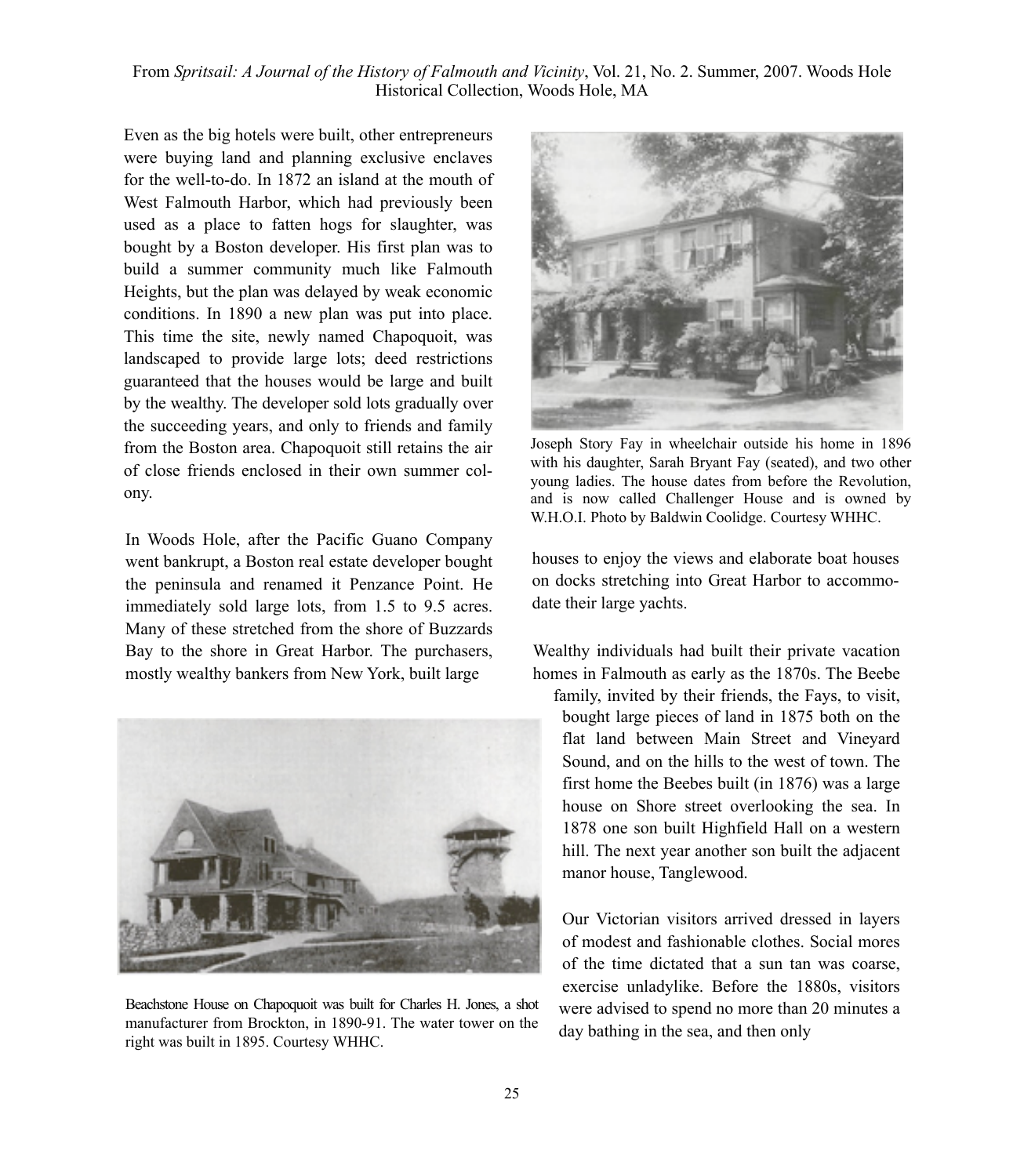when well clothed. It was not until the 1890s that actual swimming was practiced. Of course women were in a quandary; "they couldn't move well in all their clothing, yet it would be scandalous to bare any flesh. As Margaret Lillie Gildea remembered the years before World War I in Woods Hole, "My grandmother was a little, small, slight, slender woman, and she wore an enormous black bathing suit covered in black bombazine down to her ankles,

and stockings and bathing shoes. She used to lie on her back and paddle her hands, and paddle all the way around the wharf, accompanied by one of her sons. She insisted on having a son, one or the other of them... accompany her... Her paddling was done entirely from the wrist, just her hands."

"...a pitcher they had by the name of Hamlin...With all our practicing, even our better ball players couldn't touch him. It was one strikeout after another, much to the pleasure of the Waquoit and East Falmouth rooters." During the hotel and

Cod Baseball League. A game between the communities of Menahaunt and Waquoit was traditionally played on the Fourth of July. Hollis R. Lovell recalls,

> resort building boom, transportation facilities worked to keep up with demand.

By 1872 the railroad had extended into Woods Hole, mainly to ship fertilizer. This provided direct links to passenger lines from Boston, and later New York,

and also to the ferries in Woods Hole, connecting to Nantucket and Martha's Vineyard, as well as to New Bedford, Fall River and New York. On the Buzzards Bay side of town, the North Falmouth train station provided easy accessibility to the shore.

Beginning in 1884 and continuing through 1916, another convenience was available to the wealthy summer people from the Boston area. The Flying Dude, a private train which several families hired for the season, allowed men of the households to become the first to commute between Boston and Woods Hole. It left Woods Hole at 7:40, stopped wherever passengers/subscribers waited at stations along the way, and arrived in Boston at 9:35. The return trip

Harding home was the first of the "summer cottages to be built on Penzance Point, ca. 1892. Courtesy WHHC.

Australian crawl. The appearance of the first woman's one-piece woolen knitted bathing suit in 1907 scandalized many, and men still wore knitted woolen tank tops. At the insistence of Mrs. H. H. Fay, a local grande dame, Nobska beach kept to the Victorian ethos well into the 1930s. A story is told of a visiting gentleman on the beach in the 1930s being severely chastised by Mrs. Fay for being so crass as to remove his top in public.

Exercise and enjoyment of the outdoor life became a national avocation following President Teddy Roosevelt's example. Soon after 1900 people learned the

Several big hotels created semi-pro baseball teams which played in a league - the precursor of the Cape